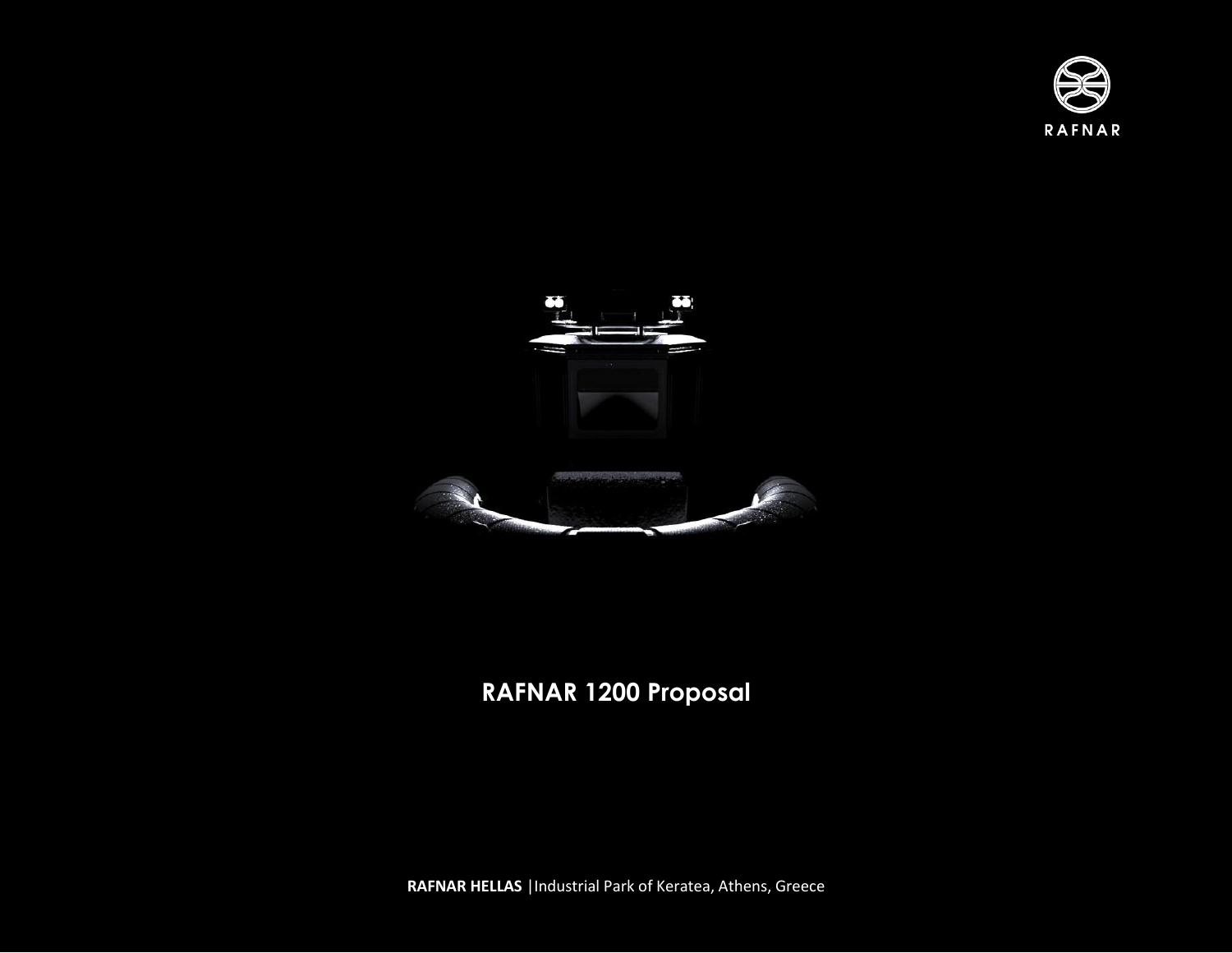

## **RAFNAR 1200 Cabin**

## **Technical Data**

| <b>General Information</b>                | <b>Engine and Power</b>                     |
|-------------------------------------------|---------------------------------------------|
| 12,00m length overall                     | Standard equipment:<br>T                    |
| 3,30m beam overall                        | 3 x Mercury V8 300hp outboard               |
| 4,800kg light weight                      |                                             |
| 3 x 300L fuel capacity                    |                                             |
| Vinylester vacuum infuse construction     |                                             |
| Top speed >50 knots                       |                                             |
| Range 250 - 300nm                         |                                             |
| Lights                                    | <b>Inflatable Tube</b>                      |
| LED Navigation Lights                     | Hypalon 1670 Fabric inflatable tube<br>ı    |
| 4x LED deck lights                        | Antislip patches on boarding locations<br>ı |
| LED Cabin lights                          |                                             |
| LED Searchlight                           |                                             |
| <b>Deck Plan Equipment and Furnishing</b> | <b>Navigational / Electrical Equipment</b>  |
| Cabin roof rack                           | 1 x 12inch Raymarine Axiom Touch GPS<br>T   |
| Towing eye in bow                         | plotter                                     |
| Teak deck                                 | 2 x 9inch Raymarine Axiom                   |